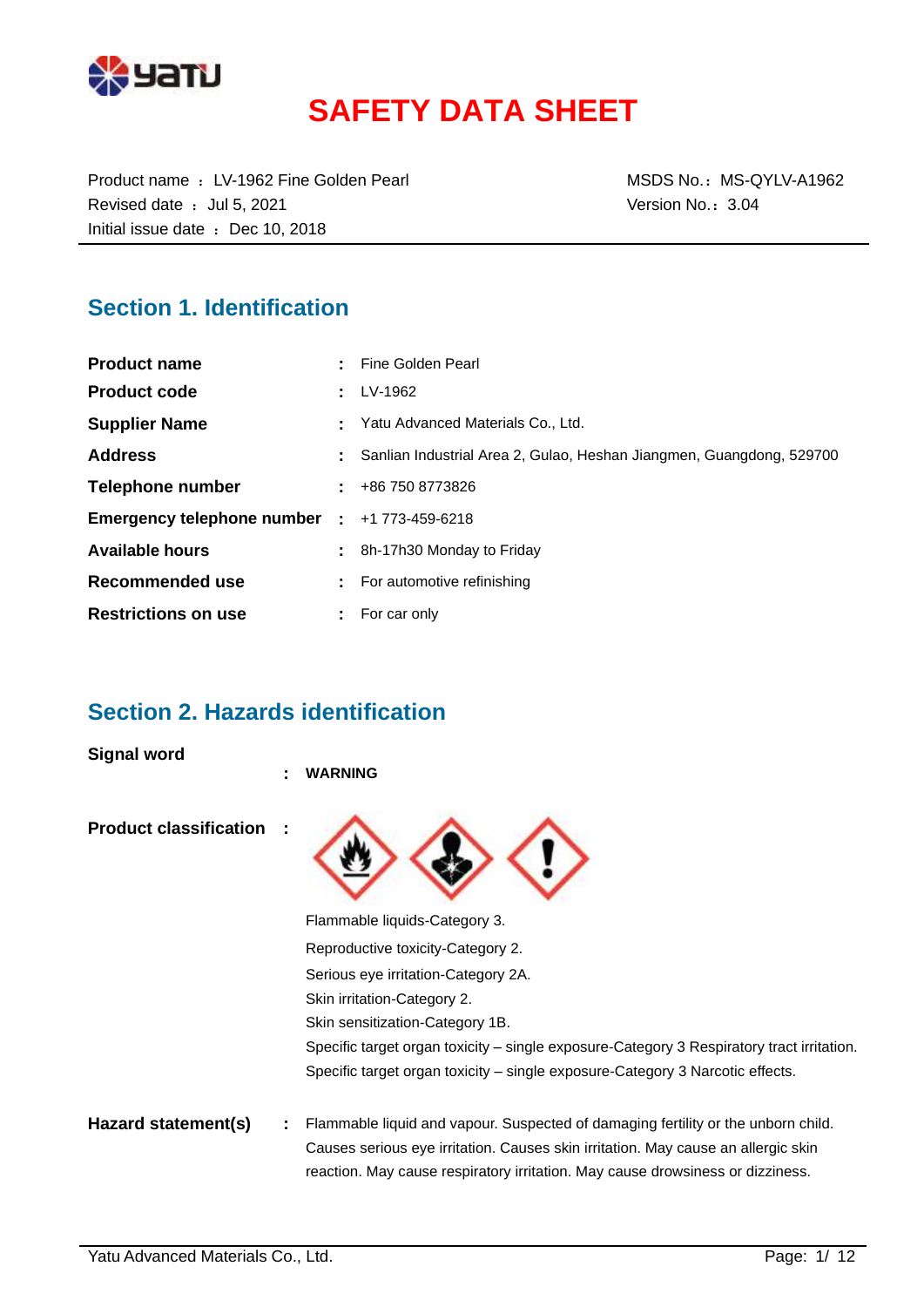#### **Precautionary statement(s)**

**Prevention:** Obtain special instructions before use. Do not handle until all safety precautions have been read and understood. Keep away from heat,hot surfaces, sparks, open flames and other ignition sources. No smoking. Keep container tightly closed. For large container, ground and bond container and receiving equipment. Use explosion-proof electrical, ventilating and lightning equipment. Use non-sparking tools. Take action to prevent static discharges. Avoid breathing mist, vapours, and spray. Wash hands thoroughly after handling and any other part of the body that may have been exposed to the product. Use only outdoors or in a well-ventilated area. Wear protective gloves, protective clothing, eye and face protection. Contaminated work clothing should not be allowed out of the workplace.

**Response:** In case of fire: Use an appropriate extinguisher. IF ON SKIN (or hair): Take off immediately all contaminated clothing and wash it beforereuse. Rinse skin with water or shower. If skin irritation or a rash occurs: Get medical advice.IF IN EYES: Rinse cautiously with water for severalminutes. Remove contact lenses if present and easy to do. Continue rinsing. If eye irritation persists: Get medical advice. IF INHALED: Remove personto fresh air and keep comfortable for breathing. Call a POISON CENTER ou doctor if you feel unwell. IF exposed or concerned: Get medical advice.

**Storage:** Store in a well ventilated place. Keep container tightly closed. Keep cool. Store locked up.

**Disposal:** Dispose of contents/container in accordance with local, regional, national and/or international regulations in force.

**Other hazards:** Moderately toxic by intravenous, intraperitoneal route and subcutaneous routes.

See toxicological information, section 11.

## **Section 3. Composition/information on ingredients**

|     | Substance/mixture | Mixture<br>÷                                   |                     |
|-----|-------------------|------------------------------------------------|---------------------|
| No. | CAS No.           | Common name and synonyms                       | Concentration (W/W) |
|     | $98 - 56 - 6$     | para-Chlorobenzotrifluoride                    | 37.01               |
| 2   | 67-64-1           | Acetone                                        | 18.92               |
| 3   | 9004-36-8         | Cellulose acetate butyrate                     | 4.02                |
| 4   | 79-20-9           | Methyl acetate                                 | 3.11                |
| 5   | 1330-20-7         | Xylenes (mix isomers o,m,p, and ethyl benzene) | 1.27                |
| 6   | 64742-95-6        | Naphtha (light aromatic fraction C8-C10)       | 0.74                |
| 7   | 14808-60-7        | Silica crystalline, (Quartz)                   | 0.21                |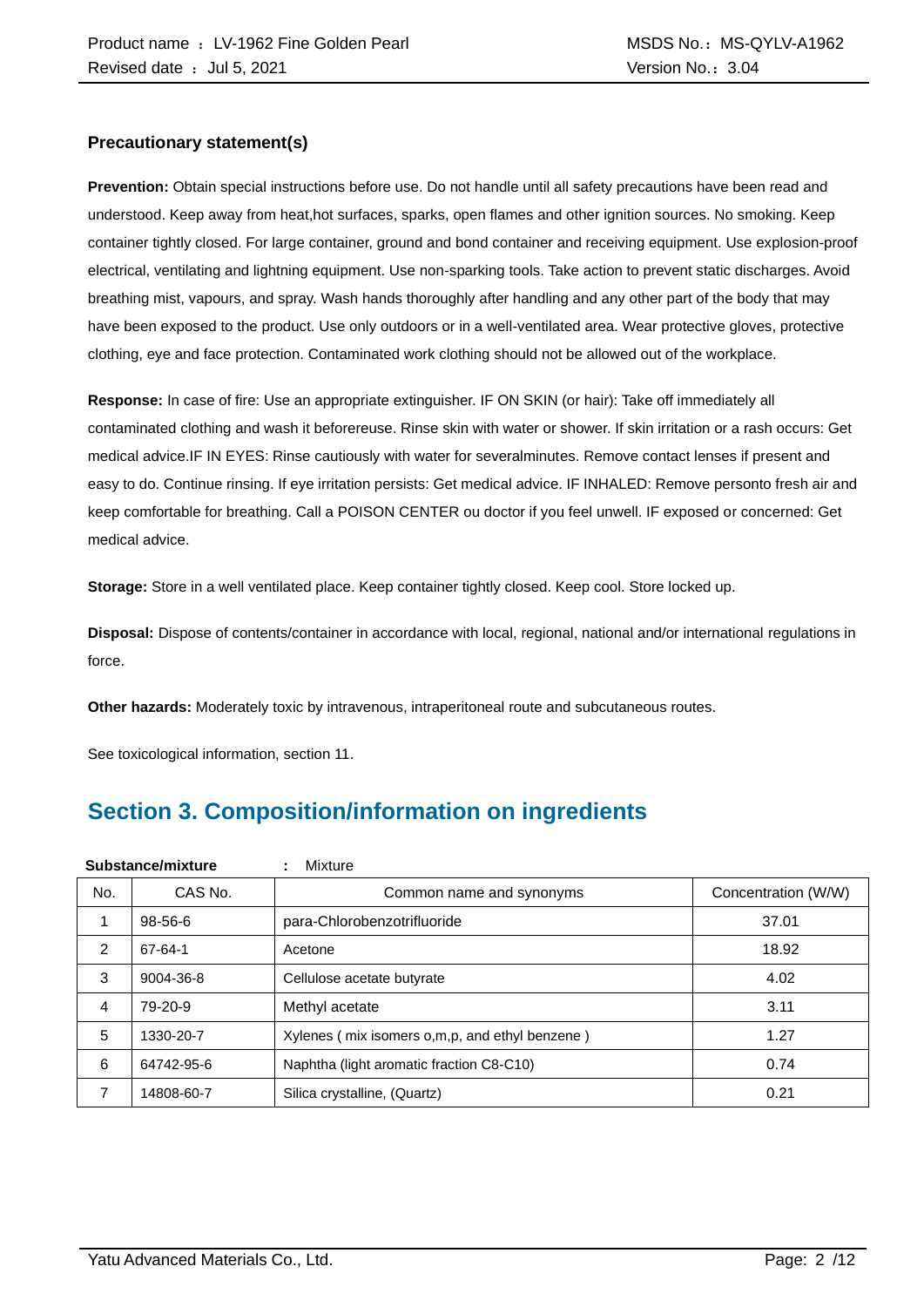### **Section 4. First aid measures**

**If swallowed, irritation, any type of overexposure or symptoms of overexposure occur during use of the product or persists after use, immediately contact a POISON CENTER, an EMERGENCY ROOM or a PHYSICIAN; ensure that the product safety data sheet is available.**

**Eye contact:** Check for and remove any contact lenses. Immediately flush eyes with plenty of water for at least 15 minutes, occasionally lifting theupper and lower eyelids. Get medical attention immediately.

**Skin contact:** In case of contact, immediately flush skin with plenty of water for at least 15 minutes while removing contaminated clothing and shoes.Wash clothing before reuse. Clean shoes thoroughly before reuse. Get medical attention immediately.

**Inhalation:** Move exposed person to fresh air. Keep this person warm and lying down. Loosen tight clothing such as a collar, tie, belt or waistband. Ifnot breathing, if breathing is irregular or if respiratory arrest occurs, provide artificial respiration or oxygen by trained personnel. Get medical attention immediately.

**Ingestion:** Wash out mouth with water. Do not induce vomiting unless directed to do so by medical personnel. Never give anything by mouth to anunconscious person. Get medical attention immediately.

**Symptoms:** This product is irritating to skin, eyes, respiratory and digestive tracts. The severity of symptoms can vary depending on the exposureconditions (contact time, product concentration, etc.). The worker may also develop cutaneous hypersensitivity. Cough, breathing pain, eye redness. Redness, flaking and cracking of the skin. Inhalation of high concentrations may cause headache, nausea, vomiting, dizziness, incoordination, confusion, stupor, drowsiness and death.

**Effects (acute or delayed):** This product is a serious irritant that may cause reversible damages to the cornea. May cause skin sensitization. Maycause skin irritation. Following repeated or prolonged contact, it has a degreasing effect on the skin. Can cause depression of the central nervous system. May cause kidney damage. Inhalation of high concentrations vapors can cause narcotic effect. Studies suggest the possibility of an increase in congenital malformations.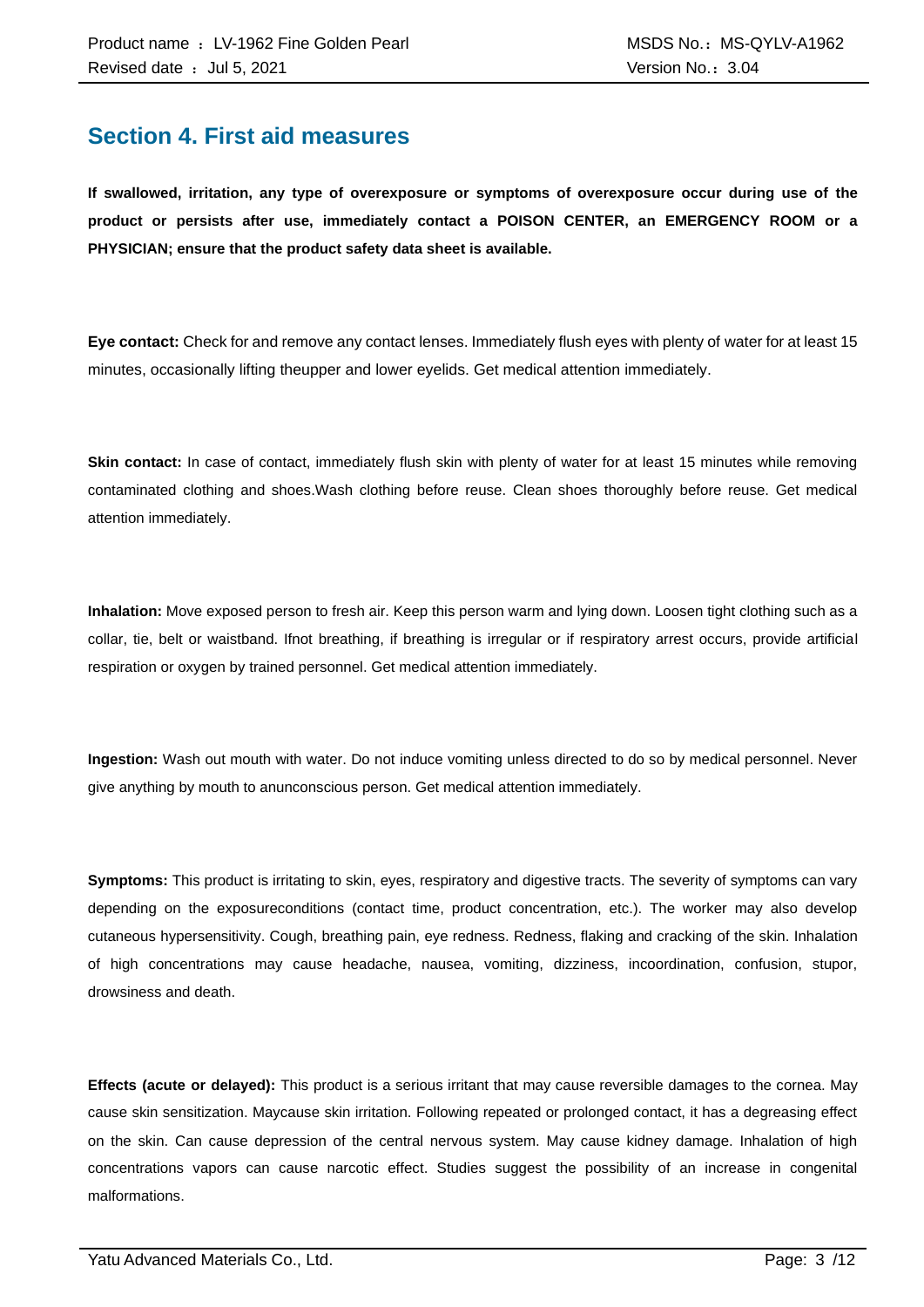**Immediate medical attention and special treatment:** No specific treatment. Treat symptomatically. Contact poison treatment specialist immediatelyif large quantities have been ingested or inhaled.

### **Section 5. Fire-fighting measures**

**Suitable extinguishing media:** Use dry chemical, CO<sub>2</sub>, water spray (fog) or foam.

**Unsuitable extinguishing media:** Jets of water can facilitate the spread of fire.

**Specific hazards arising from the hazardous product:** Flammable. Vapors may form explosive mixtures with air. The vapors are heavier than airand may travel to an ignition source.

**Hazardous combustion products:** Carbon monoxide and dioxide. Aldehydes. Carboxylic acids.

**Special protective equipment and precautions for fire-fighters:** Fire-fighters should wear appropriate protective equipment and self-containedbreathing apparatus (SCBA) with a full face-piece operated in positive pressure mode.

### **Section 6. Accidental release measures**

**Personal precautions:** No action shall be taken involving any personal risk or without suitable training. Evacuate surrounding areas. Keepunnecessary and unprotected personnel from entering. Do not touch or walk through spilled material. Shut off all ignition sources. No flares, smoking or flames in hazard area. Avoid breathing vapor or mist. Provide adequate ventilation. Wear appropriate respirator when ventilation is inadequate. Put on appropriate personal protective equipment (see Section 8).

**Protective equipment and emergency procedures:** Avoid dispersal of spilled material and runoff and contact with soil, waterways, drains andsewers. Inform the relevant authorities if the product has caused environmental pollution (sewers, waterways, soil or air).

**Methods and materials for containment and cleaning up:** Stop leak if without risk. Move containers from spill area. Dilute with water and mop up ifwater-soluble. Alternatively, or if water-insoluble, absorb with an inert dry material and place in an appropriate waste disposal container. Use spark-proof tools and explosionproof equipment. Dispose of via a licensed waste disposal contractor.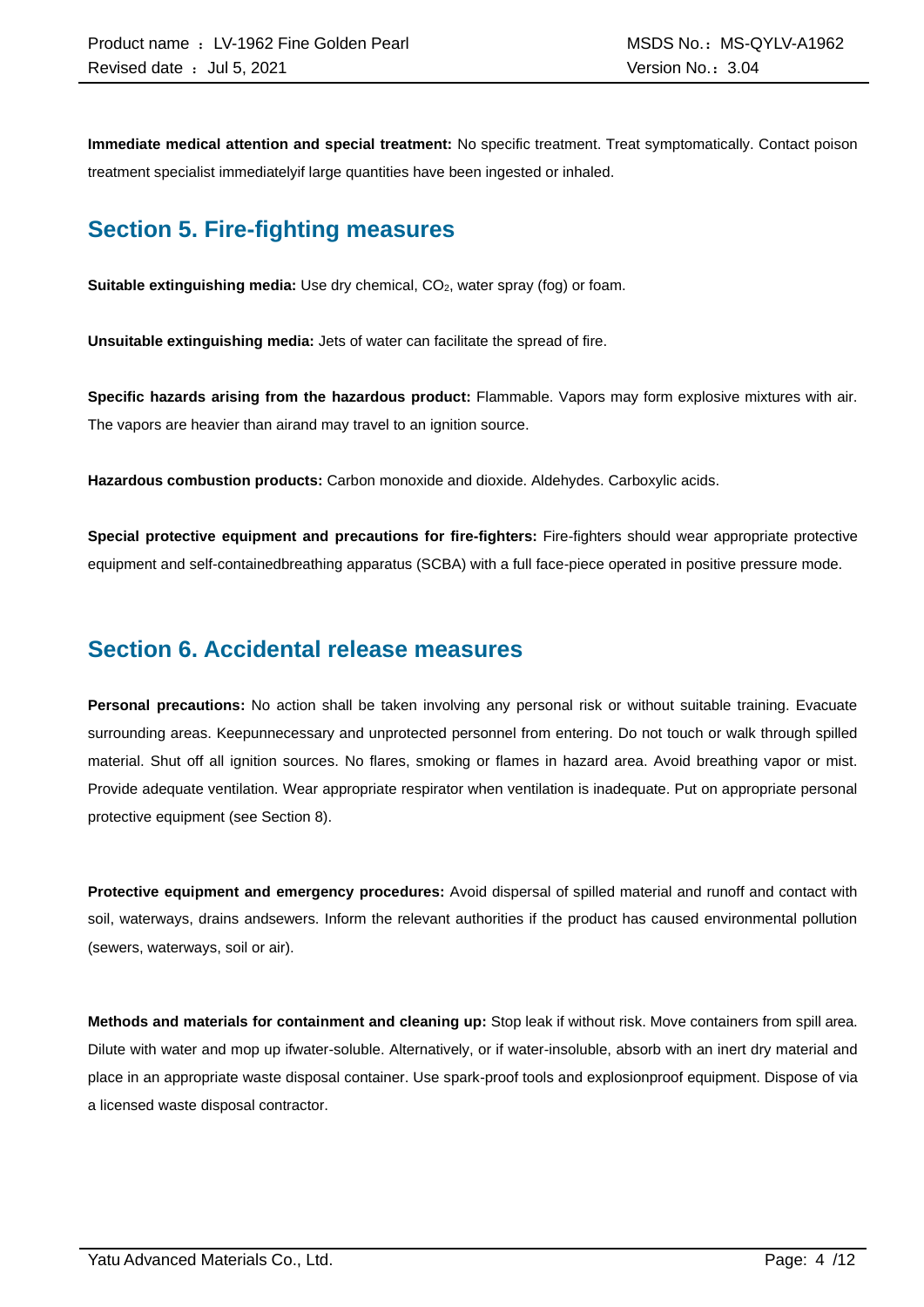### **Section 7. Handling and storage**

**Precautions for safe handling:** Put on appropriate personal protective equipment (see Section 8). Eating, drinking and smoking should be prohibitedin areas where this material is handled, stored and processed. Workers should wash hands and face before eating, drinking and smoking. Remove contaminated clothing and protective equipment before entering eating areas. Avoid exposure - obtain special instructions before use. Avoid contact with eyes, skin and clothing. Do not ingest. Avoid breathing vapor or mist. Use only with adequate ventilation. Wear appropriate respirator when ventilation is inadequate. Do not enter storage areas and confined spaces unless adequately ventilated. Keep in the original container or an approved alternative made from a compatible material, kept tightly closed when not in use. Store and use away from heat, sparks, open flame or any other ignition source. Use explosion-proof electrical (ventilating, lighting and material handling) equipment. Use non-sparking tools. Take precautionary measures against electrostatic discharges. To avoid fire or explosion, dissipate static electricity during transfer by grounding and bonding containers and equipment before transferring material. Empty containers retain product residue and can be hazardous. Do not reuse container.

**Conditions for safe storage:** Store in accordance with local regulations. Store in a segregated and approved area. Store in original containerprotected from direct sunlight in a dry, cool and well-ventilated area, away from incompatible materials (see section 10) and food and drink. Eliminate all ignition sources. Separate from oxidizing materials. Keep container tightly closed and sealed until ready for use. Containers that have been opened must be carefully resealed and kept upright to prevent leakage. Do not store in unlabeled containers. Use appropriate containment to avoid environmental contamination.

**Incompatibility:** Strong oxidizing agents. Chlorinated products. Oxidizers. Strong bases and Ammonia.

| No. | CAS No.    | Common name and synonyms                       | IDHL mg/m $3$ | TWA mg/m $3$  | $STEL$ ma/m <sup>3</sup> | CEIL mg/ $m3$ |
|-----|------------|------------------------------------------------|---------------|---------------|--------------------------|---------------|
|     | 98-56-6    | para-Chlorobenzotrifluoride                    | Not available | Not available | Not available            | Not available |
| 2   | 67-64-1    | Acetone                                        | 5938          | 1190          | 2380                     | Not available |
| 3   | 9004-36-8  | Cellulose acetate butyrate                     | Not available | Not available | Not available            | Not available |
| 4   | 79-20-9    | Methyl acetate                                 | 3100          | 606           | 757                      | Not available |
| 5   | 1330-20-7  | Xylenes (mix isomers o,m,p, and ethyl benzene) | 900           | 434           | 651                      | Not available |
| 6   | 64742-95-6 | Naphtha (light aromatic fraction C8-C10)       | Not available | Not available | Not available            | Not available |
| 7   | 14808-60-7 | Silica crystalline, (Quartz)                   | 50            | 0.1           | Not available            | Not available |

### **Section 8. Exposure controls/personal protection**

IDHL: Immediately Dangerous to Life or Health Concentrations

TWA : Time Weighted Average

STEL: Short -Term Exposure Limit

CEIL: Ceiling Limit

**Appropriate engineering controls:** Use only with adequate ventilation. Use process enclosures, local exhaust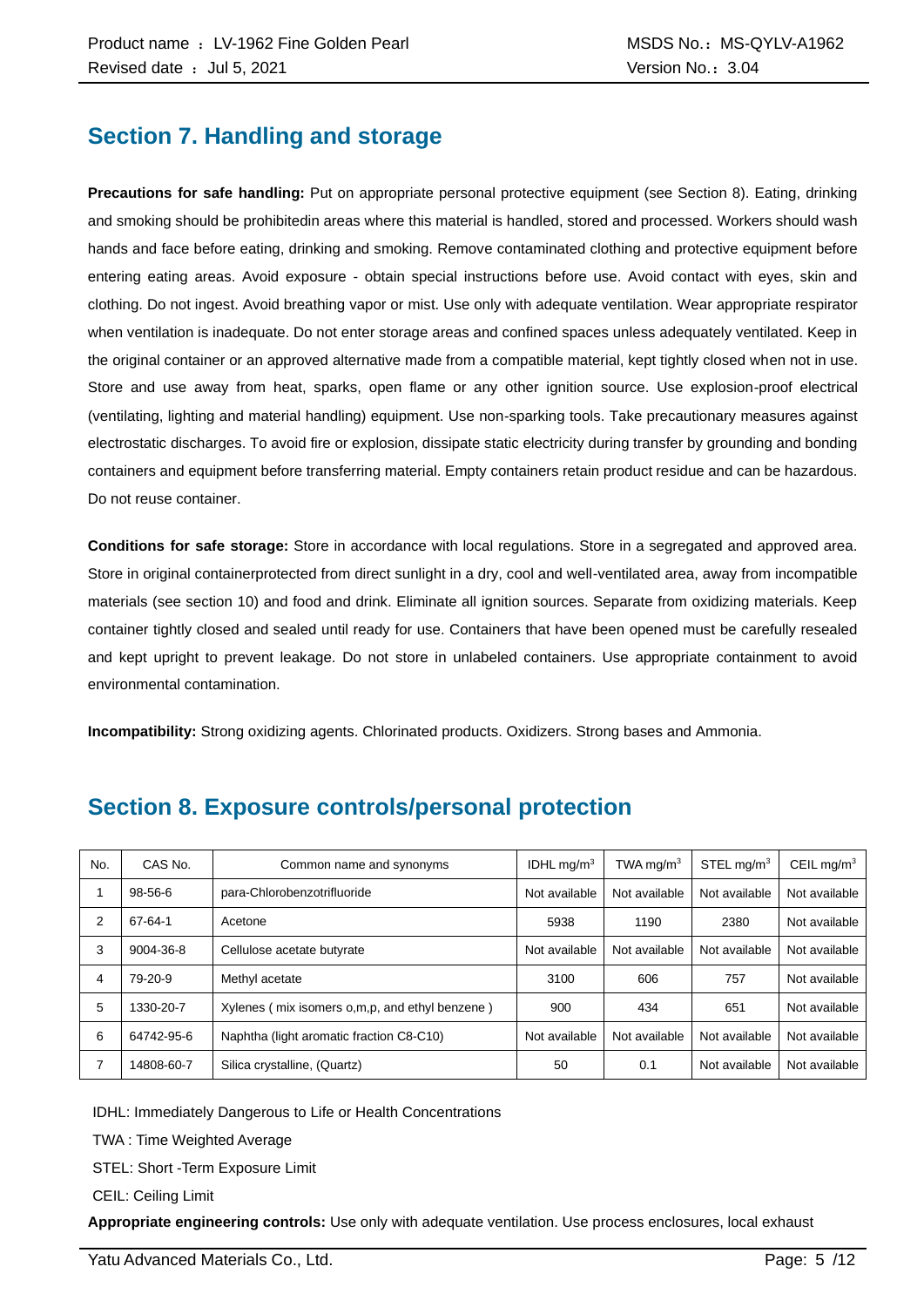ventilation or other engineeringcontrols to keep worker exposure to airborne contaminants below any recommended or statutory limits. The engineering controls also need to keep gas, vapor or dust concentrations below any lower explosive limits. Use explosion-proof ventilation equipment.

**Individual protection measures:** Wash hands, forearms and face thoroughly after handling chemical products, before eating, smoking and using thelavatory and at the end of the working period. Appropriate techniques should be used to remove potentially contaminated clothing. Wash contaminated clothing before reusing. Ensure that eyewash stations and safety showers are close to the workstation location.

**Eyes:** DO NOT WEAR CONTACT LENSES Wear anti-splash safety goggles.

**Hands:** Chemical-resistant, impervious gloves complying with an approved standard should be worn at all times when handling chemical products if arisk assessment indicates this is necessary. Considering the parameters specified by the glove manufacturer, check during use that the gloves are still retaining their protective properties.

**Respiratory:** If workers are exposed to concentrations above the exposure limit, they must use appropriate, certified respirators. Use a properly fitted,air-purifying or air-fed respirator complying with an approved standard if a risk assessment indicates this is necessary. Respirator selection must be based on known or anticipated exposure levels, the hazards of the product and the safe working limits of the selected respirator.

**Others:** Wear protective clothing with long sleeves and appropriate safety shoes at all times.

### **Section 9. Physical and chemical properties**

| <b>Physical state</b>                          |    | Liquid                                    |
|------------------------------------------------|----|-------------------------------------------|
| Colour                                         | t  | Golden Pearl                              |
| <b>Odour</b>                                   | t  | Solvent                                   |
| <b>Odour threshold</b>                         | ٠  | Not available                             |
| рH                                             | t  | Not available                             |
| <b>Melting/Freezing point</b>                  | ÷  | $-34$ °C (-29.2 °F)                       |
| Initial boiling point/boiling range            | ÷  | >60 °C (140 °F)                           |
| Flash point (closed cup)                       | ÷  | 28°C (82.4°F)                             |
| Lower flammable/explosive limit                |    | 2.5% at 25 °C                             |
| Upper flammable/explosive limit                | ۰  | 12.8% at 25 °C                            |
| <b>Auto-ignition temperature</b>               | Ē. | >400 °C (752 °F)                          |
| <b>Evaporation rate</b>                        | t  | Not available                             |
| Vapor pressure                                 |    | Not available                             |
| <b>Vapor density</b>                           | ÷  | $> 1$ (air=1)                             |
| <b>Specific gravity</b>                        | t  | 1.125 kg/L at 20 $^{\circ}$ C (water = 1) |
| Solubility in water                            | t  | Insoluble                                 |
| <b>Partition coefficient - n-octanol/water</b> | t  | Not available                             |

Yatu Advanced Materials Co., Ltd. Page: 6 /12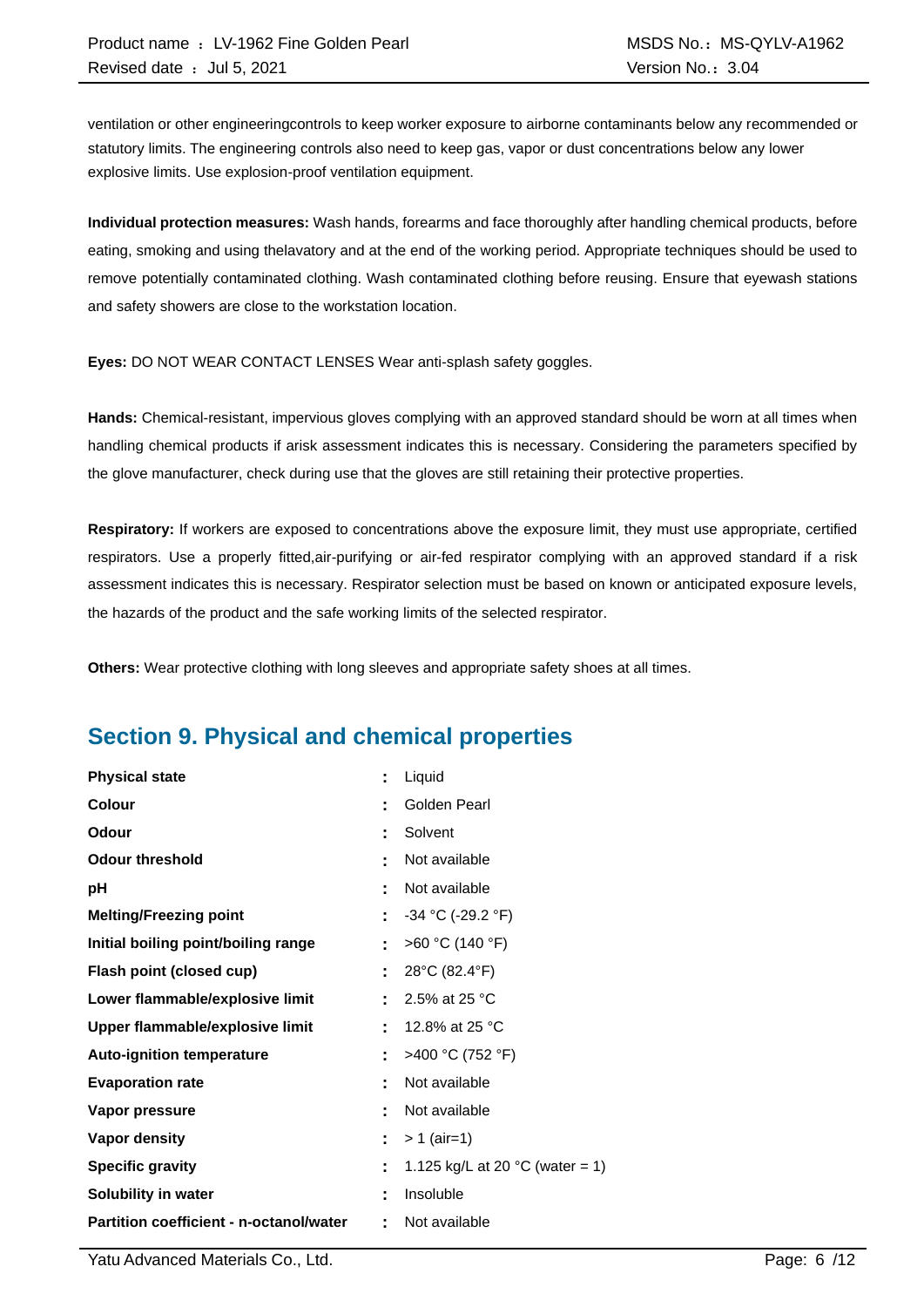| Decomposition temperature         | : >150 °C (302 °F)                                    |
|-----------------------------------|-------------------------------------------------------|
| <b>Kinematic viscosity</b>        | : >20.5 mm <sup>2</sup> /s (at 40 °C)                 |
| <b>Requiatory VOC (use state)</b> | . 0.875-0.958 lbs/gal minus water and exempt solvents |

### **Section 10. Stability and reactivity**

**Reactivity:** Stable under recommended conditions of storage and handling.

**Chemical stability:** The product is chemically stable under normal conditions of use.

**Possibility of hazardous reactions:** No dangerous or polymerization reactions will not occur under normal conditions of use. Danger of explosionwhen heated.

**Conditions to avoid:** Avoid electrical discharge. Keep away from sources of ignition, open flames and sparks, Keep away from incompatible products.

**Incompatible materials:** This product can attack certain types of plastic, rubber or coatings.

**Hazardous decomposition products:** Carbon monoxide and dioxide. Aldehydes. Carboxylic acids.

### **Section 11. Toxicological information**

| No.            | CAS No.    | Common name and synonyms                              | $(1)$ LD<br>oral | $(2)$ LD<br>skin        | $(3)$ LD<br>skin | $(4)$ LC<br>gases       | $(5)$ LC<br>vapors      | $(6)$ LC<br>dusts-mist |
|----------------|------------|-------------------------------------------------------|------------------|-------------------------|------------------|-------------------------|-------------------------|------------------------|
| 1              | 98-56-6    | para-Chlorobenzotrifluoride                           | 13000            | <b>Not</b><br>available | 3300             | Not<br>available        | 22.00                   | >5.00                  |
| 2              | 67-64-1    | Acetone                                               | 5800             | >15800                  | >15800           | <b>Not</b><br>available | 71.25                   | >5.00                  |
| 3              | 9004-36-8  | Cellulose acetate butyrate                            | 500              | 1100                    | 1100             | <b>Not</b><br>available | <b>Not</b><br>available | >5.00                  |
| 4              | 79-20-9    | Methyl acetate                                        | 6482             | >2000                   | >2000            | <b>Not</b><br>available | >48.48                  | >5.00                  |
| 5              | 1330-20-7  | Xylenes<br>( mix isomers o,m,p,<br>and ethyl benzene) | 3523             | Not<br>available        | 4325             | <b>Not</b><br>available | 21.71                   | >5.00                  |
| 6              | 64742-95-6 | Naphtha (light aromatic fraction<br>$C8-C10$          | 8400             | <b>Not</b><br>available | Not<br>available | <b>Not</b><br>available | >20.00                  | >5.00                  |
| $\overline{7}$ | 14808-60-7 | Silica crystalline, (Quartz)                          | $>$ 5000         | $>$ 5000                | $>$ 5000         | <b>Not</b><br>available | Not<br>available        | >5.00                  |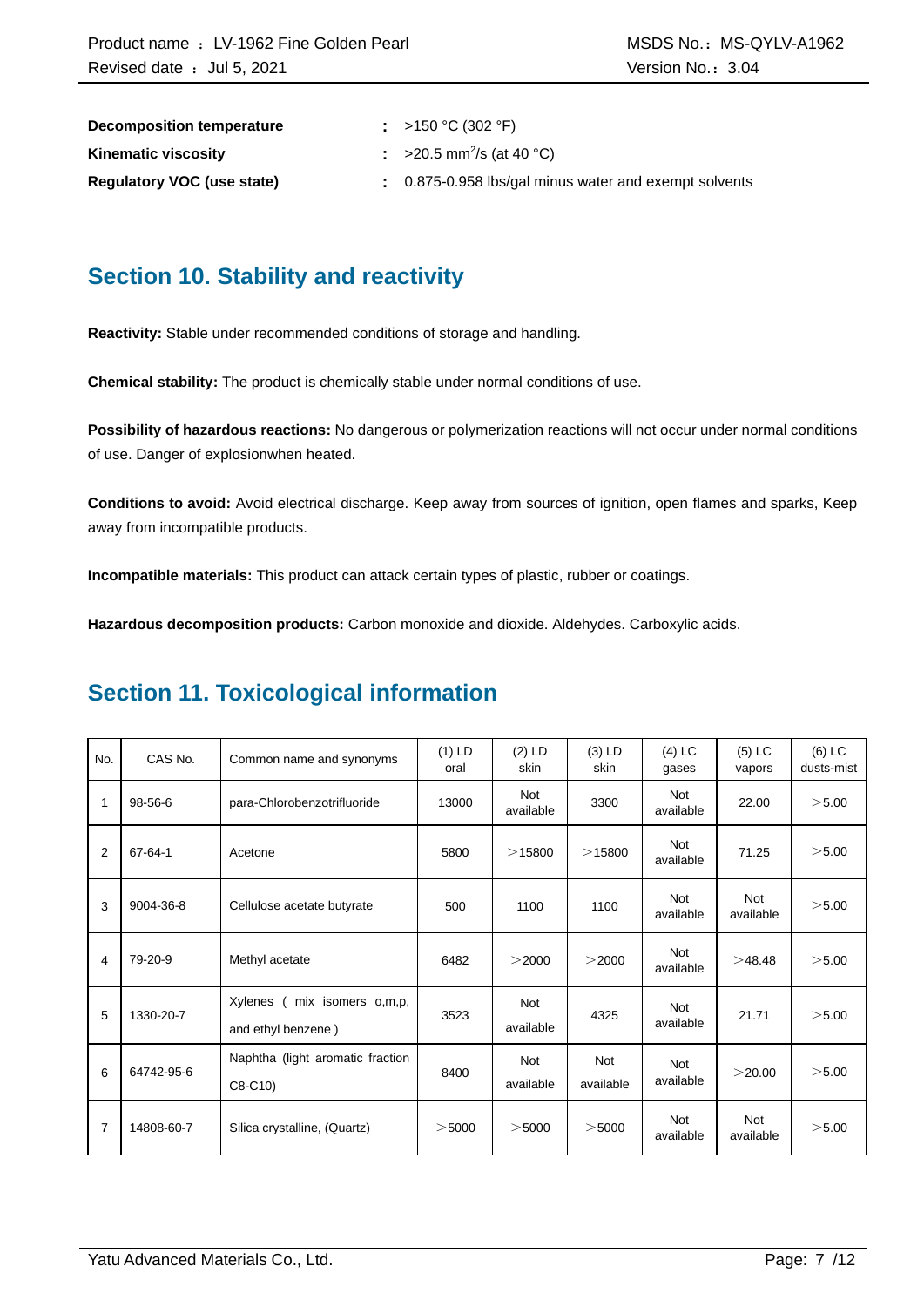- $(1)$  LD<sub>50</sub> oral mg/kg
- $(2)$  LD<sub>50</sub> skin mg/kg
- (3) LD<sub>50</sub> skin mg/kg
- $(4)$  LC<sub>50</sub> inhalationppmV 4h gases
- (5) LC<sup>50</sup> inhalation mg/l 4h vapors
- (6)  $LC_{50}$  inhalation mg/l 4h dusts-mist

**Routes of exposure:** This product is absorbed through the respiratory tract, skin and gastrointestinal tract.

**Symptoms:** This product is irritating to skin, eyes, respiratory and digestive tracts. The severity of symptoms can vary depending on the exposureconditions (contact time, product concentration, etc.). The worker may also develop cutaneous hypersensitivity. Cough, breathing pain, eye redness. Redness, flaking and cracking of the skin. Inhalation of high concentrations may cause headache, nausea, vomiting, dizziness, incoordination, confusion, stupor, drowsiness and death.

**Delayed and immediate effects:** This product is a serious irritant that may cause reversible damages to the cornea. May cause skin sensitization.May cause skin irritation. Following repeated or prolonged contact, it has a degreasing effect on the skin. Can cause depression of the central nervous system. May cause kidney damage. Inhalation of high concentrations vapors can cause narcotic effect. Studies suggest the possibility of an increase in congenital malformations.

| No. | CAS No.    | Common name and<br>synonyms                       | <b>IARC</b>   | <b>ACGIH</b>   | Mutagenicity                                                                 | Effect on reproduction                                                                            |
|-----|------------|---------------------------------------------------|---------------|----------------|------------------------------------------------------------------------------|---------------------------------------------------------------------------------------------------|
|     | 98-56-6    | para-Chlorobenzotrifluoride                       | 4             | A <sub>5</sub> | The data do not allow for an<br>adequate assessment of<br>mutagenic effects. | Not available                                                                                     |
| 2   | 67-64-1    | Acetone                                           | Not available | A <sub>4</sub> | No effects shown.                                                            | The data do not allow for an<br>adequate evaluation of the<br>effects on reproduction.            |
| 3   | 9004-36-8  | Cellulose acetate butyrate                        | 4             | A <sub>5</sub> | Not available                                                                | Not available                                                                                     |
| 4   | 79-20-9    | Methyl acetate                                    | 4             | A <sub>5</sub> | The data do not allow for an<br>adequate assessment of<br>mutagenic effects. | Not available                                                                                     |
| 5   | 1330-20-7  | Xylenes (mix isomers<br>o,m,p, and ethyl benzene) | 3             | A <sub>4</sub> | The data do not allow for an<br>adequate assessment of<br>mutagenic effects. | It has an embryotoxic and/or<br>fetotoxic in animals. It can<br>cause sperm damage in<br>animals. |
| 6   | 64742-95-6 | Naphtha (light aromatic<br>fraction C8-C10)       | Not available | Not available  | Not available                                                                | Experimental teratogen.                                                                           |
| 7   | 14808-60-7 | Silica crystalline, (Quartz)                      | 1             | A <sub>1</sub> | Not available                                                                | Not available                                                                                     |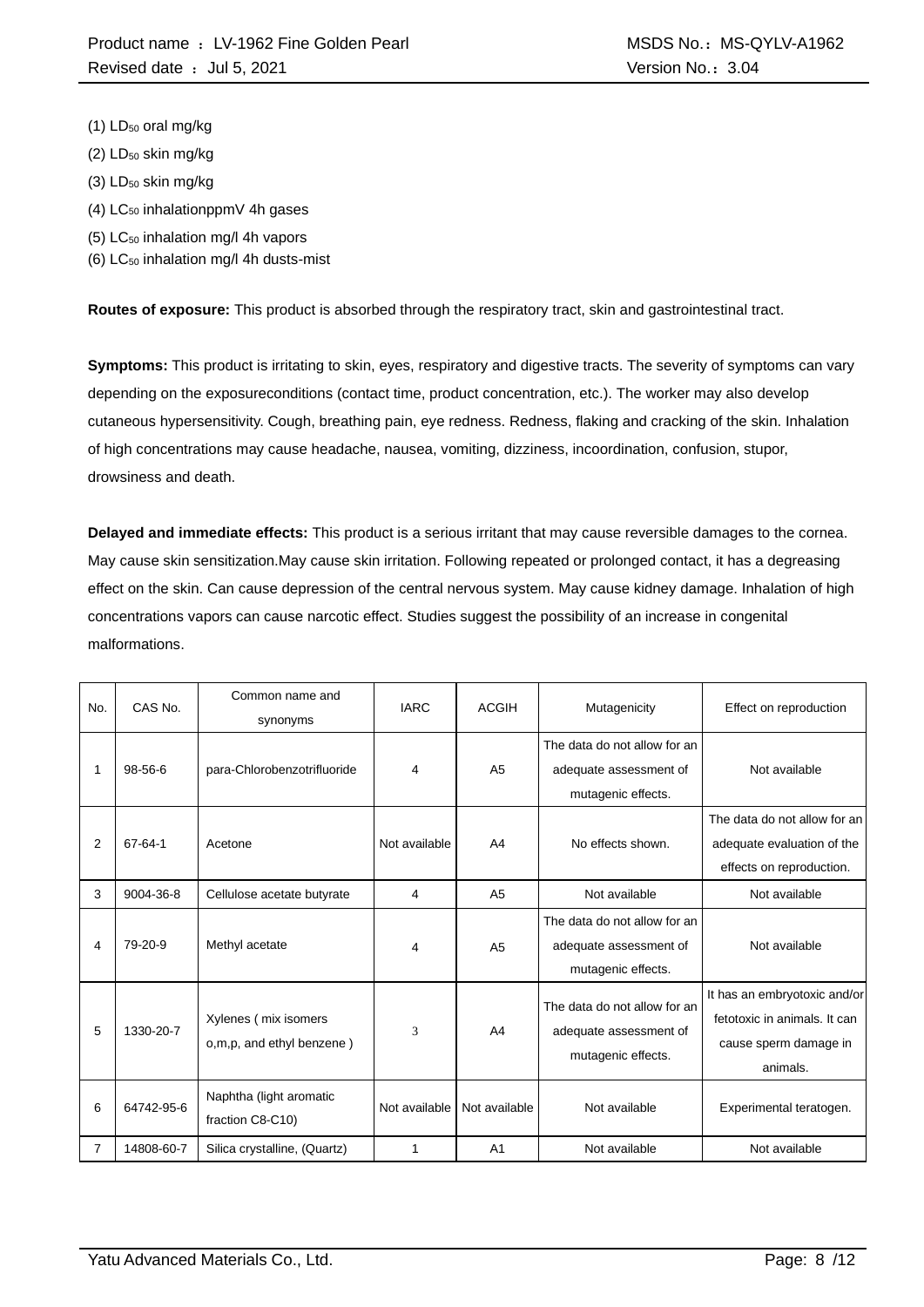#### **Cancer classification under IARC (International Agency for Research on Cancer)**

- Group 1: carcinogenic to humans.
- Group 2A: probably carcinogenic to humans.
- Group 2B: possibly carcinogenic to humans.
- Group 3: not classifiable as to its carcinogenicity to humans.
- Group 4: probably not carcinogenic to humans.

#### **Cancer classification under ACGIH (American Conference of Governmental Industrial Hygienists)**

- Group A1: confirmed human carcinogen.
- Group A2: suspected human carcinogen.
- Group A3: confirmed animal carcinogen with unknown relevance to humans.
- Group A4: not classifiable as a human carcinogen.

Group A5: not suspected as a human carcinogen.

### **Section 12. Ecological information**

| No.<br>CAS No. |               | Common name and synonyms                         | $\%$  | Persistent | Bio-         | Aquatic     |
|----------------|---------------|--------------------------------------------------|-------|------------|--------------|-------------|
|                |               |                                                  |       |            | accumulation | ecotoxicity |
| $\mathbf{1}$   | 98-56-6       | para-Chlorobenzotrifluoride                      | 37.01 | N/A        | N/A          | N/A         |
| 2              | $67 - 64 - 1$ | Acetone                                          | 18.92 | Yes        | <b>No</b>    | <b>No</b>   |
| 3              | 9004-36-8     | Cellulose acetate butyrate                       | 4.02  | Uncertain  | Uncertain    | <b>No</b>   |
| 4              | 79-20-9       | Methyl acetate                                   | 3.11  | Yes        | <b>No</b>    | <b>No</b>   |
| 5              | 1330-20-7     | Xylenes (mix isomers o, m, p, and ethyl benzene) | 1.27  | <b>No</b>  | <b>No</b>    | <b>No</b>   |
| 6              | 64742-95-6    | Naphtha (light aromatic fraction C8-C10)         | 0.74  | <b>No</b>  | <b>No</b>    | <b>No</b>   |
| $\overline{7}$ | 14808-60-7    | Silica crystalline, (Quartz)                     | 0.21  | Yes        | <b>No</b>    | <b>No</b>   |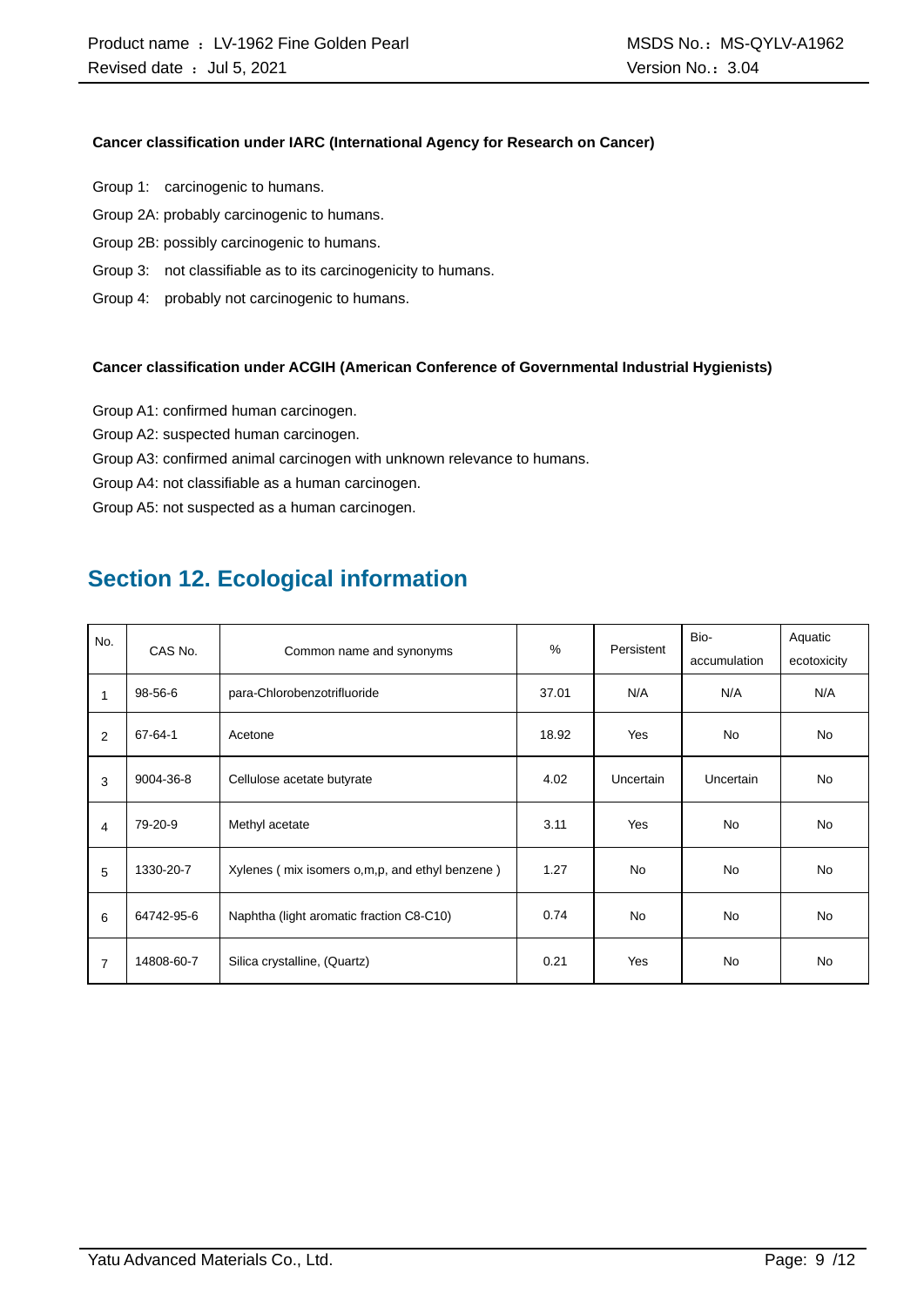#### Product name : LV-1962 Fine Golden Pearl MSDS No.: MS-QYLV-A1962 Revised date : Jul 5, 2021 Case of the Contract of the Version No.: 3.04

| No. | CAS No.       | Common name and synonyms         | %     | Ecotoxicity for aquatic | Ecotoxicity for aquatic | Aquatic           |
|-----|---------------|----------------------------------|-------|-------------------------|-------------------------|-------------------|
|     |               |                                  |       | organisms-Short term    | organisims-Long term    | ecotoxicity       |
|     |               |                                  |       |                         | Toxic to aquatic life   | No known          |
| 1   | $98 - 56 - 6$ | para-Chlorobenzotrifluoride      | 37.01 | Not available.          | with long lasting       | adverse effect to |
|     |               |                                  |       |                         | effects.                | the environment.  |
|     |               |                                  |       | No known adverse        | No known adverse        | No known          |
| 2   | 67-64-1       | Acetone                          | 18.92 |                         |                         | adverse effect to |
|     |               |                                  |       | effect to aquatic life. | effect to aquatic life. | the environment.  |
|     |               |                                  |       |                         |                         | No known          |
| 3   | 9004-36-8     | Cellulose acetate butyrate       | 4.02  | No known adverse        | No known adverse        | adverse effect to |
|     |               |                                  |       | effect to aquatic life. | effect to aquatic life. | the environment.  |
|     |               |                                  |       | No known adverse        | No known                | No known          |
| 4   | 79-20-9       | Methyl acetate                   | 3.11  | effect to aquatic life  | adverse effect to       | adverse effect to |
|     |               |                                  |       |                         | aquatic life.           | the environment.  |
|     |               | mix isomers o,m,p,<br>Xylenes (  |       | No known adverse        | No known adverse        | No known          |
| 5   | 1330-20-7     | and ethyl benzene)               | 1.27  | effect to aquatic life. | effect to aquatic life. | adverse effect to |
|     |               |                                  |       |                         |                         | the environment.  |
|     |               |                                  |       | No known adverse        | No known adverse        | No known          |
| 6   | 64742-95-6    | Naphtha (light aromatic fraction | 0.74  |                         |                         | adverse effect to |
|     |               | C8-C10)                          |       | effect to aquatic life. | effect to aquatic life. | the environment.  |
|     |               |                                  |       | No known adverse        | No known adverse        | No known          |
| 7   | 14808-60-7    | Silica crystalline, (Quartz)     | 0.21  |                         |                         | adverse effect to |
|     |               |                                  |       | effect to aquatic life. | effect to aquatic life. | the environment.  |

### **Section 13. Disposal considerations**

**Methods of disposal:** The generation of waste should be avoided or minimized wherever possible. Dispose of surplus and non-recyclable productsvia a licensed waste disposal contractor. Disposal of this product, solutions and any by-products should at all times comply with the requirements of environmental protection and waste disposal legislation and any regional local authority requirements. Empty containers or liners may retain some product residues. Vapor from product residues may create a highly flammable or explosive atmosphere inside the container. Do not cut, weld or grind used containers unless they have been cleaned thoroughly internally.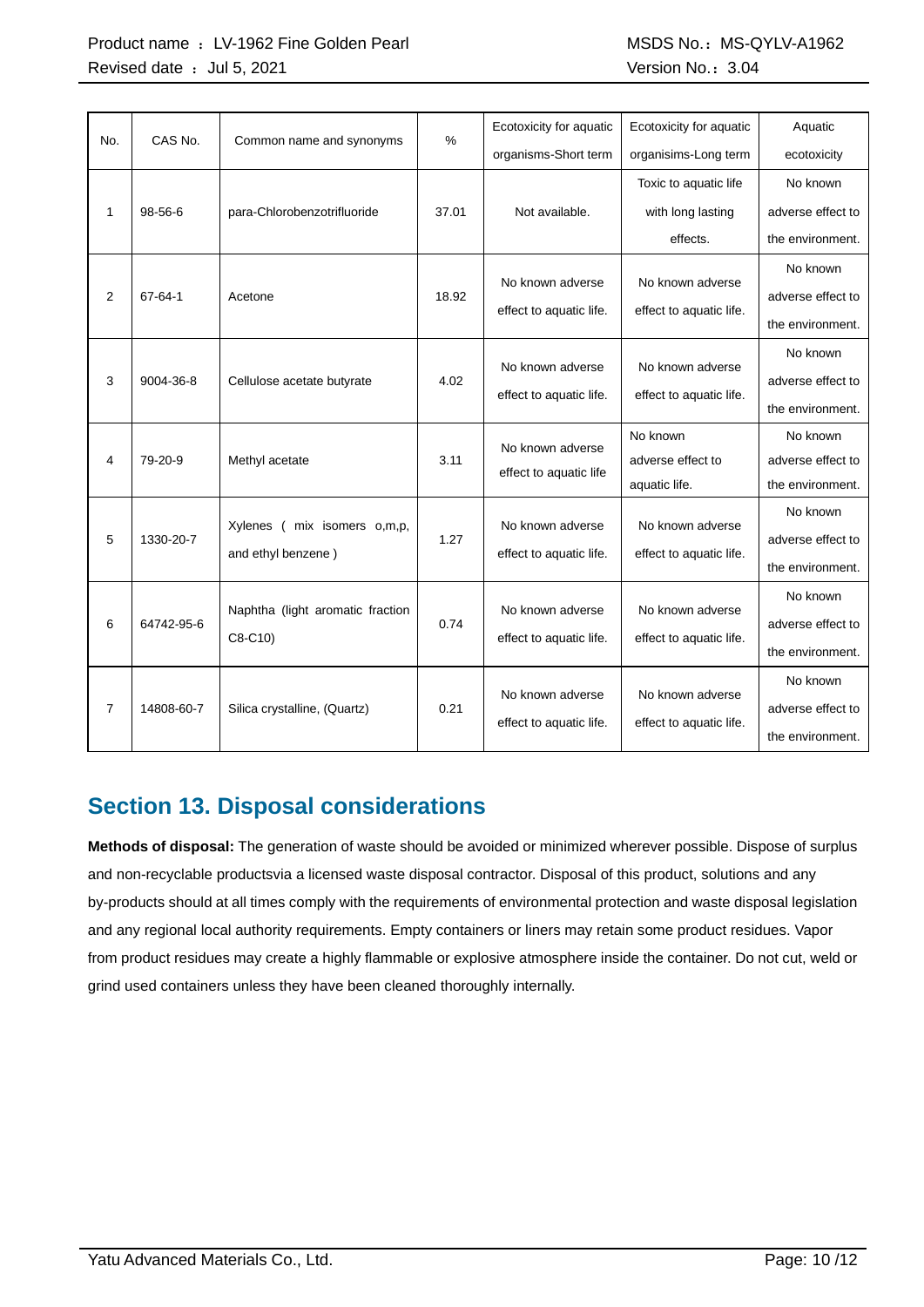### **Section 14. Transport information**

|                            | TDG          | DOT          | <b>IMDG</b>  | <b>IATA</b>  |
|----------------------------|--------------|--------------|--------------|--------------|
| UN number                  | 1263         | 1263         | 1263         | 1263         |
| Proper shipping name       | <b>PAINT</b> | <b>PAINT</b> | <b>PAINT</b> | <b>PAINT</b> |
| Transport hazard class(es) |              |              |              |              |
| Packing group              | II           | Ш            |              | Ш            |

#### **Other information**

**Marine pollutant:** No

**IMDG:** Not applicable

#### **Exemption for limited quantity:** 5 L

In accordance with the Canadian Transport of Dangerous Goods regulations by Road, we use the 1.17 exemption when applicable. In accordance with 49 CFR article 172.315 for transportation by a mode other than air, we use the Limited quantities exemption when applicable.

**Special precautions:** Not applicable

**Others exemptions:** No other exemption.

## **Section 15. Regulatory information**

#### **Canada**

| No.            | CAS No.    | Common name and synonyms                       | %     | <b>DSL</b> | <b>NDSL</b> | <b>NPRI</b> |
|----------------|------------|------------------------------------------------|-------|------------|-------------|-------------|
| 1              | 98-56-6    | para-Chlorobenzotrifluoride                    | 37.01 | X          |             |             |
| 2              | 67-64-1    | Acetone                                        | 18.92 | X          |             |             |
| 3              | 9004-36-8  | Cellulose acetate butyrate                     | 4.02  | X          |             |             |
| 4              | 79-20-9    | Methyl acetate                                 | 3.11  | X          |             |             |
| 5              | 1330-20-7  | Xylenes (mix isomers o,m,p, and ethyl benzene) | 1.27  | X          |             | X           |
| 6              | 64742-95-6 | Naphtha (light aromatic fraction C8-C10)       | 0.74  | X          |             | X           |
| $\overline{7}$ | 14808-60-7 | Silica crystalline, (Quartz)                   | 0.21  | X          |             |             |

#### **United-States**

| No. | CAS No. | Common name and synonyms    | %     | <b>TSCA</b>  | PROP-65 | Right to know    |
|-----|---------|-----------------------------|-------|--------------|---------|------------------|
|     | 98-56-6 | para-Chlorobenzotrifluoride | 37.01 | $\checkmark$ |         |                  |
|     | 67-64-1 | Acetone                     | 18.92 | $\checkmark$ |         | $\check{ }$<br>⋏ |